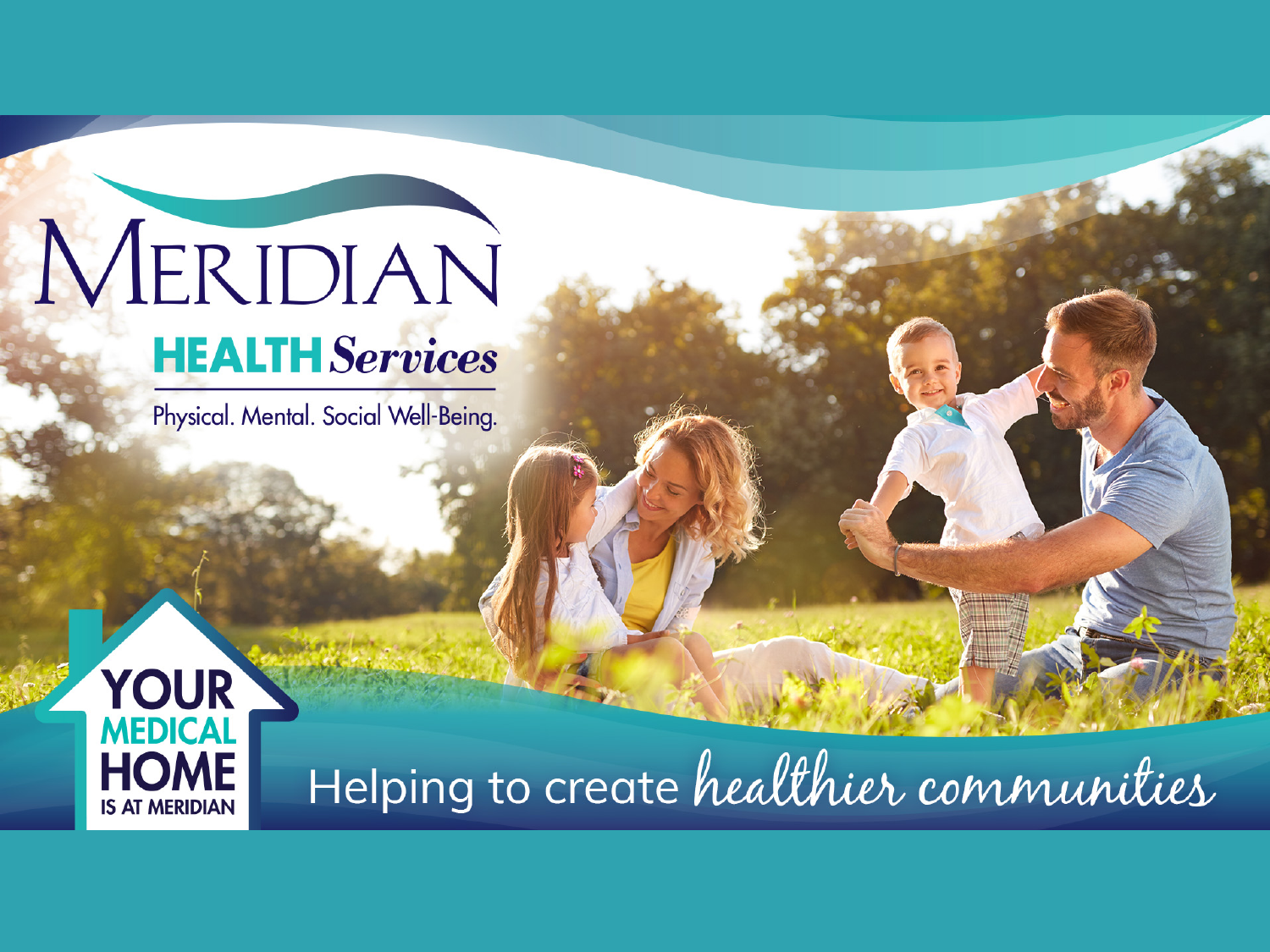# MERIDIAN **HEALTH** Services

Physical. Mental. Social Well-Being.

We are a progressive healthcare organization specializing in "whole-person" health.

We integrate physical, mental and social well-being through primary medical care, behavioral health and human services providing a well-rounded approach for happier, healthier patients.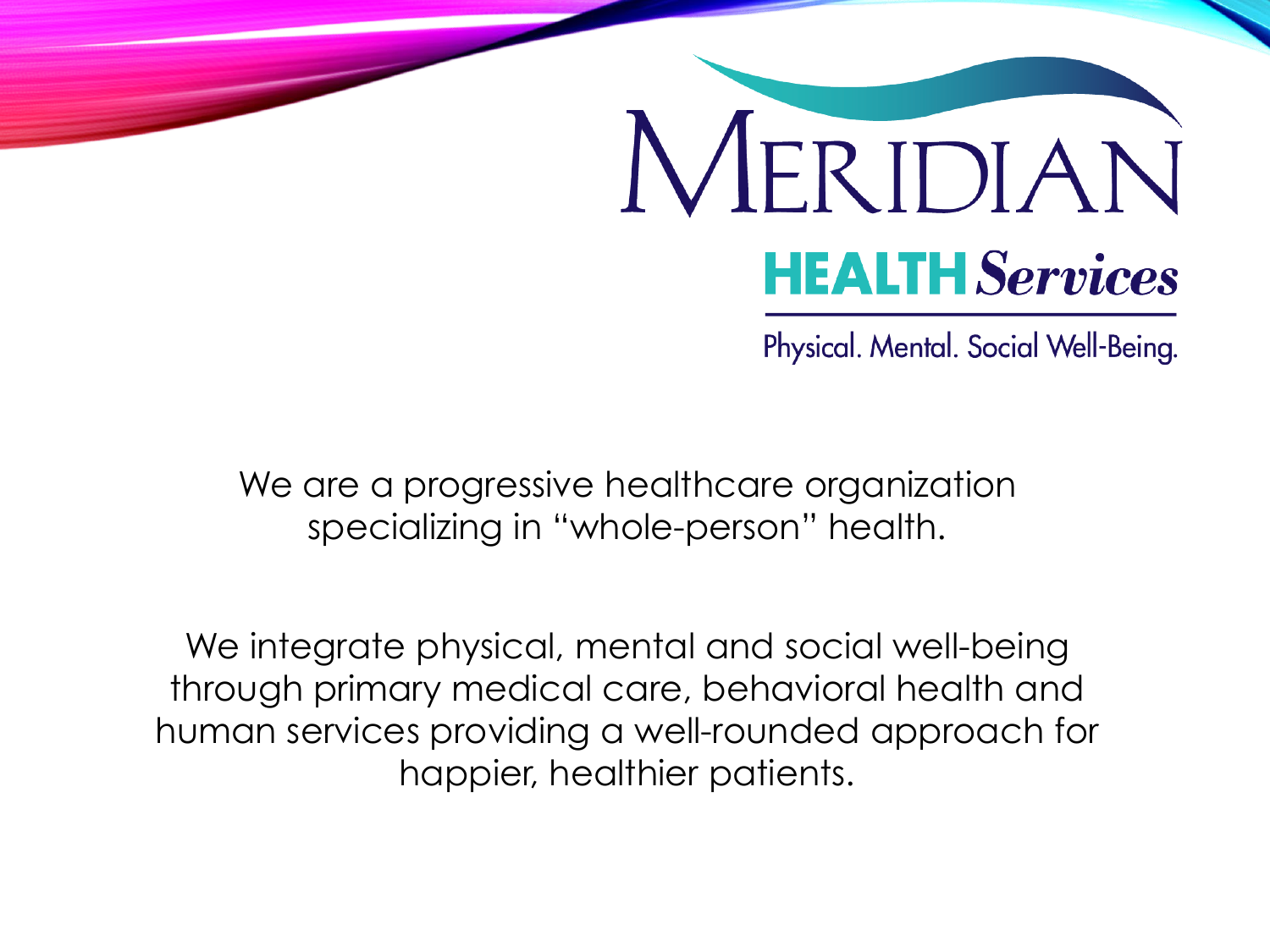

- Connxxions began on 11/01/2004 in three counties
	- Today Connxxions offers services in 37 counties
- Since 07/2010 Connxxions has serviced 6210 patients
	- Data from 2004 until 7/1/2010 is not available due to change in EMRs
- Connxxions is currently serving 1596 patients
	- $\cdot$  <18 537
	- $\cdot$  18+ 1059
- Connxxions achieved NADD Program Accreditation in 2015
	- The first outpatient program to achieve this distinction.
- Connxxions employs 151 FT/PT Staff
	- 42 Staff have received Individual NADD Certifications at three different levels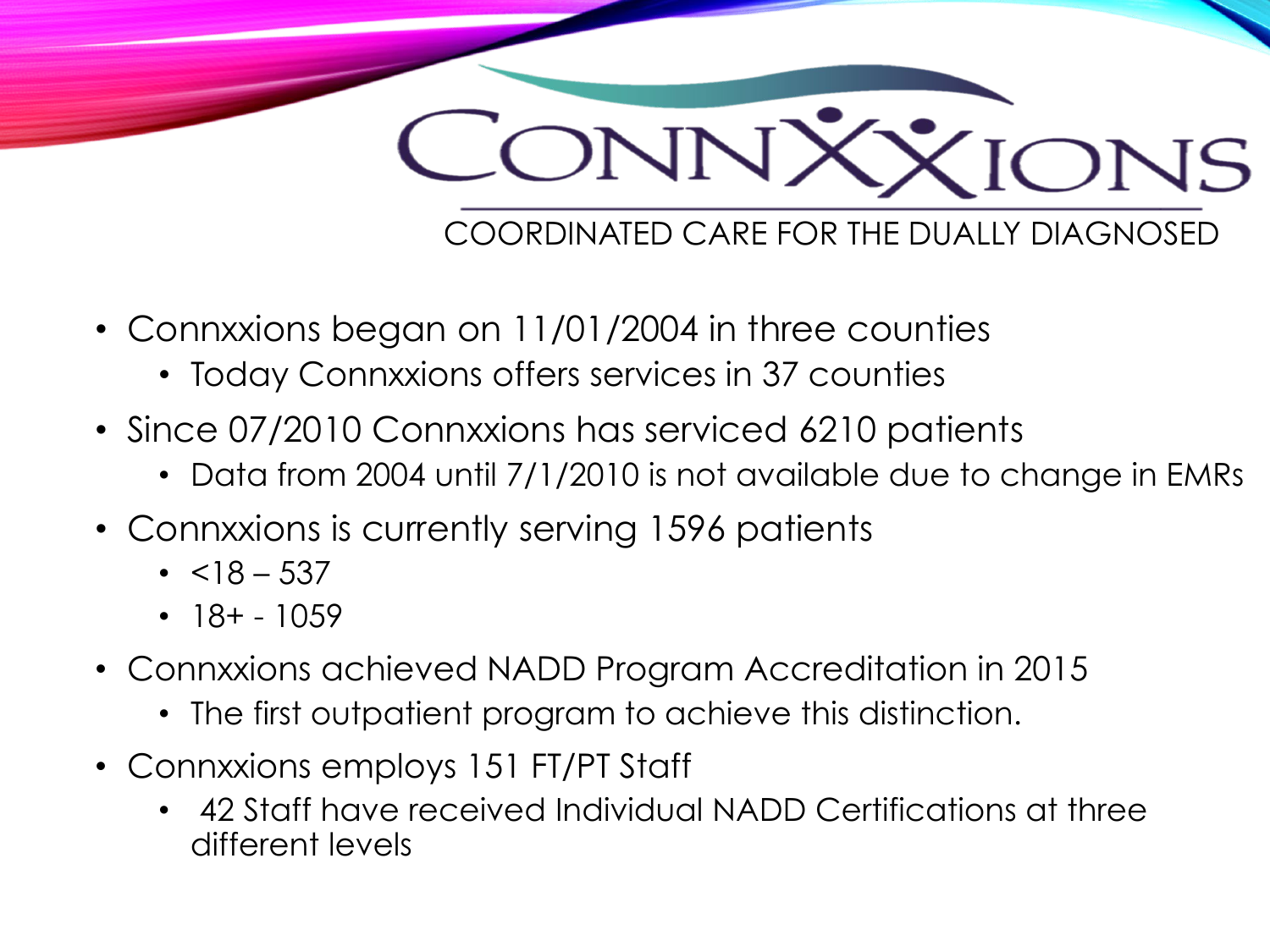

- Services Include:
	- Individual/Family Therapy
	- Group activities
	- Case Management
	- Personal Health Skills Building
	- Psychiatric Services
	- Primary Medical Care
	- 24- Hour Crisis Line Access
- Most frequent diagnosis:
	- Generalized anxiety disorder
	- Posttraumatic stress disorder
	- Major depressive disorder, Recurrent episode
	- Oppositional defiant disorder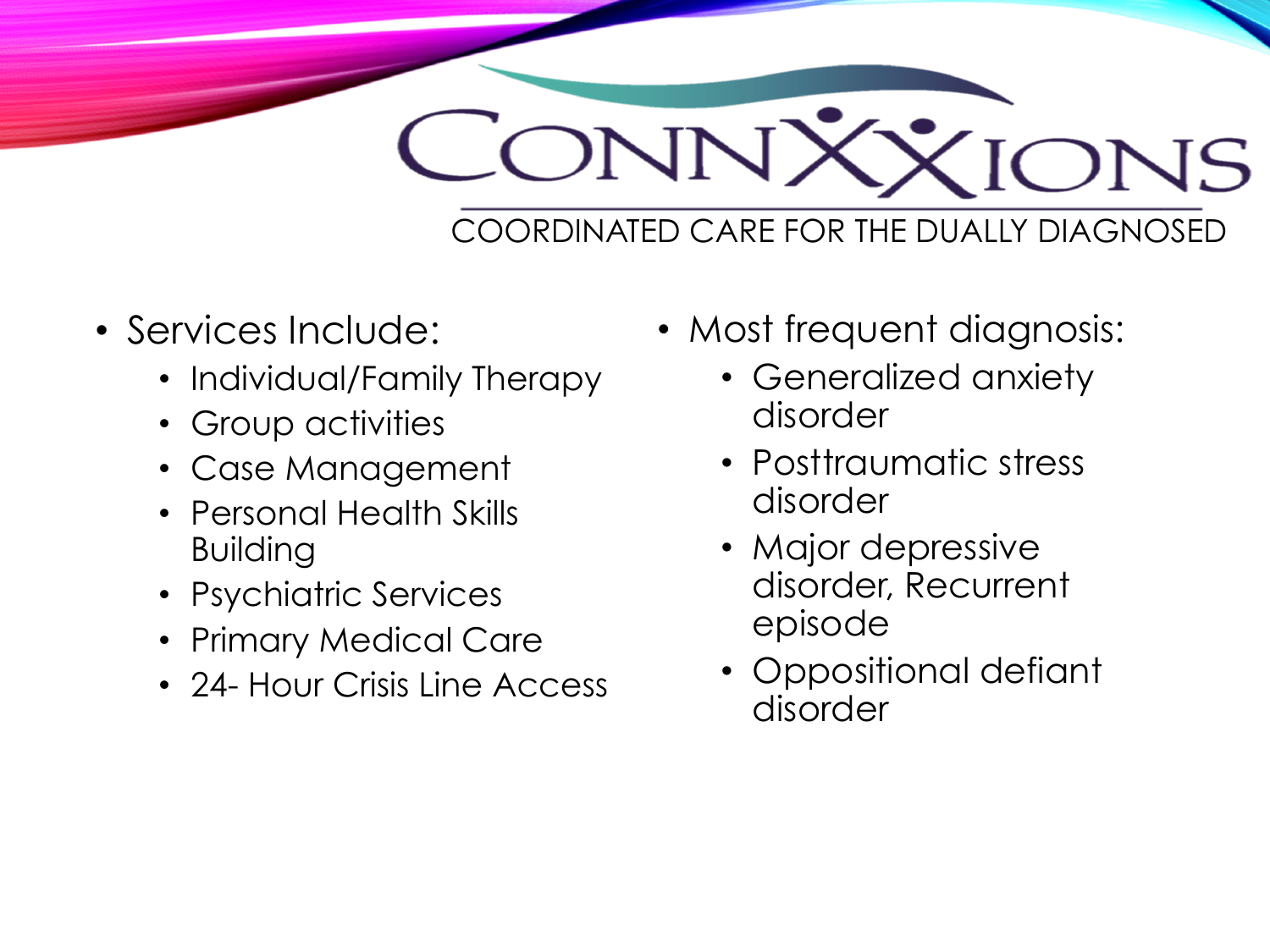

- Connxxions is currently offering services in 285 schools across the state of Indiana at various levels of partnership.
- Connxxions is also working in conjunction with around 50 Developmental Services providers including:
	- ResCare
	- IPMG
	- Carey Services
	- Easterseals ARC
	- Benchmark Human Services
	- Hillcroft
	- Help at Home
	- Indiana Mentor
	- Jay Randolph Developmental Services
	- Opportunities for Positive Growth